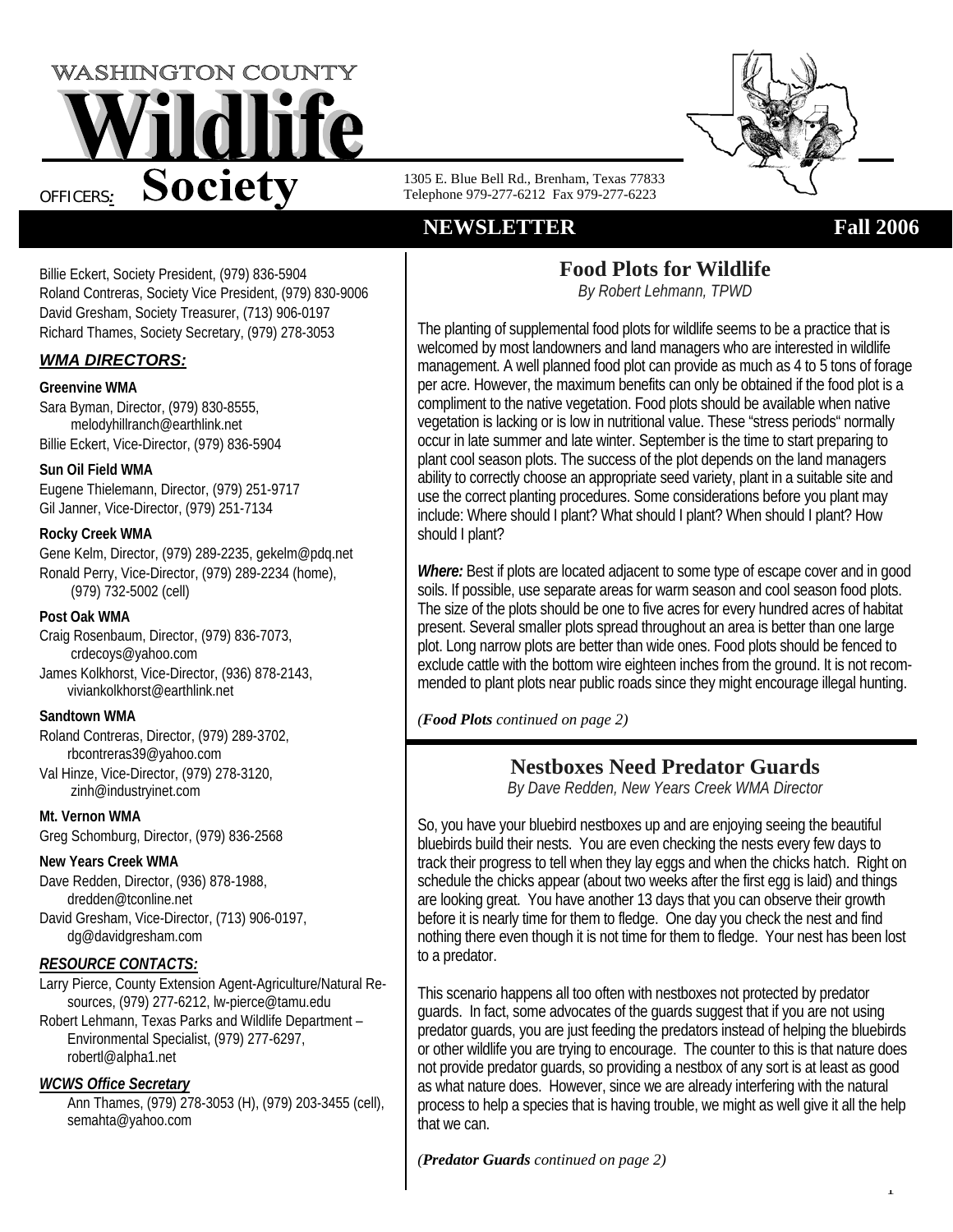#### *Food Plots (continued from page 1)*

*What:* A combination of Wheat and Austrian winter peas works very well. Wheat is preferred over oats only because of its seed producing capability. Wheat tends to have a longer lasting erect stubble that will hold the seed longer into the summer. This seed is consumed throughout the year by many different bird and wildlife species. Many times in a dry summer condition, wheat can be left to stand all year and resprouting will occur by shredding and lightly disking each September. Clover plots are some of the most preferred, however special care should be taken in selecting the proper variety of clover to coincide with your soils pH. Many varieties of clover will reseed and have extended growing seasons that can possibly extend into the summer months. There are many commercially produced specialty mixes available that will work well, but often at a much higher price.

*When:* Planting of cool season plots should be planted September 15th through October 15th depending on available soil moisture.

*How:* Wheat and winter peas are fairly simple to plant; the site should be shredded and disked or tilled to create a clean seedbed. Approximately 25 lbs of wheat and 25 lbs of winter peas should be planted per acre. The seed should be evenly spread over the area by a commercial seeder or even by hand depending on the size of area to be planted.

Seeds should then be lightly covered with a disk or some type of drag to insure ground to seed contact. The end results should be a planting depth around 1 inch deep. One of the most common mistakes in planting is getting the seed in too deep. Clovers should never be disked in or planted deeper than ½ inch deep. On wellprepared seedbeds or loose sandy soils, clovers can be planted

directly on top of the soil without dragging or redisking to cover the seed. Clovers should be inoculated to increase nitrogen fixation that will aid in improving soil quality over time. Plots will need to be fertilized correctly to realize the full benefit. Soil test should be taken to determine the lime and fertilizer requirements.

*Finally:* Food plots are no way a cure-all for poor habitat management. Without consideration of the native food source and cover requirements for wildlife, food plots will not provide the adequate nutrition needed by most wildlife species on a daily basis.

If you have any questions about habitat management on your property please feel free to contact me: Robert Lehmann, Texas Parks and Wildlife (979) 277-6297 or come by my office in the Washington County Extension Office Annex at 1305 E. Blue Bell Road. k

**Clover Seed Now Can Be Purchased by the Pound** This year Wildlife Society members and others wanting to plant Clover food plots for wildlife can purchase several different varieties of clover by the pound at Brenham Produce Company located at 1103 S. Market Street in Brenham. The cost of the clover will vary depending on the variety. This is a great opportunity for persons who would like to try several different types of clover or have smaller areas to plant. Keep in mind clovers are very particular to soil types and the ph of your soil. Also, to maximize production and to encourage the plants to produce nitrogen inoculants should be applied to the seed prior to planting. If you need a small amount of inoculant for your seed it will be available at the Extension office located at 1305 E. Bluebell.

# *Predator Guards (continued from page 1)*

Common predators for bluebirds and other cavity nesters are raccoons, feral cats, bobcats, opossums, chicken snakes and rat snakes. In addition, ants are a deadly nuisance for young chicks. All can be discouraged from raiding your nestbox with a little effort.

# *The Mounting Pole*

The most common practice to reduce predator impact is to mount the nestbox on a smooth metal pole, usually galvanized water pipe, electrical metal tubing (also called EMT or conduit), or chain-link fence posts. This is a good start but is not sufficient. Typical recommendations are to mount the nestbox at a height that is around eye level, 4 - 5 ft. Un-



fortunately this height is an easy leap for a cat, so if cats are a problem in your area, you will need to raise the nestbox higher. An easy way to do this is to use a telescoping pole system.

Perhaps the least effective pole to use for a nestbox is a wooden pole such as a fence post or tree. These are easily climbed by all predators. However, the metal poles can also be climbed by predators, even snakes. So, a smooth metal mounting pole is not sufficient in itself.

Location of the pole is also important. If a predator can climb a tree, pole, guy wire or building nearby and drop onto your nestbox, the pole and other protection you may have are irrelevant.

*Predator Guards (continued on page 3)*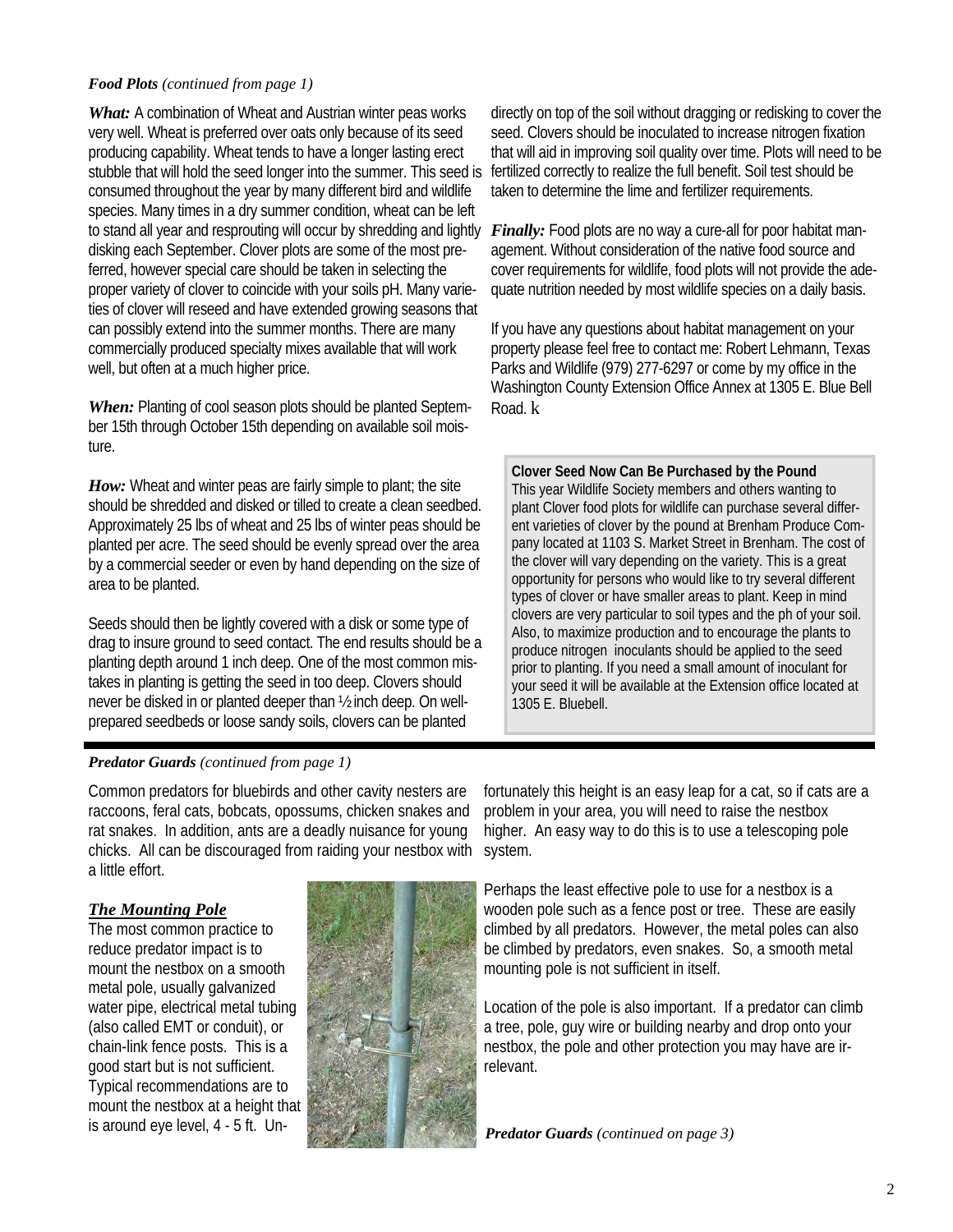#### *Predator Guards (continued from page 2)*

# *Predator Baffle*



The most common type of baffle used is made from lightweight stovepipe or air duct material. You can get this in 6" or 8" sizes at almost any major hardware store. It comes in approximately 2-ft lengths. All you need to do is to make a way to attach the pipe around your telescoping pole just below the nest box. There are numerous ways to do this, but a popular way is to use pipe strapping hardware stores usually) to make an attachment bracket. An exam-

ple is shown at the Texas Bluebird Society web site at http:// www.texasbluebirdsociety.org (click on Building Plans tab). Of course there are numerous ways to achieve this objective, so be creative.



You also need to have something inside the stovepipe at the top to keep snakes and small animals from crawling inside the pipe and getting to the nestbox. This can be ½" mesh hardware cloth, also available at hardware stores, or other material that allows light through. It is important for the light to shine through so that the predator thinks that the way to the nestbox is up the pole inside the stovepipe, but he runs up against the barrier at the top and has to turn around. Coons and bobcats will not be as easily deterred by the stovepipe since they can just tear it apart if they want to. As a result, I have experimented with a different type of baffle that works well for the larger predators.

The baffle I use for keeping coons and cats away (also works on smaller animals such as snakes, squirrels, and possums) is a metal plate approximately 3 ft in diameter with a hole in the middle just large enough to fit over the mounting pole. The plate is supported by a pin through the pole just below the nestbox. (This system also works well for keeping squirrels and coons out of bird feeders.) The difficulty with this system is finding a suit-



(available in the plumbing section of able source for the metal sheet to make it and getting a 3-ft circle cut. If you do not have metalworking tools and skills, you can probably get one of the local sheet metal shops or machine shops that do custom fabrication to cut you a plate. I use 18-gauge steel or lighter. If you use very light sheet, you will need to add some bracing on the top of the plate. Do not put anything on the bottom of the plate that allows toeholds or makes it feasible for a predator to work his way around to the top.

> Small cylinders around the entrance to the nest box may discourage squirrels and 'possums, but will likely have little effect on a determined cat or coon. They will have no effect on snakes.

# *Protection from Insects*

The final step is to keep fire ants and other ants and insects from getting to the nest. Some experts recommend smearing the mounting pole with axle grease (available from auto parts stores or farm equipment stores). Another method is to use a material called Tree Tanglefoot. It looks like the material you see on sticky flypaper and acts the same way except you just smear it on the pole. It is available through Forestry Suppliers (www.forestry-supplers.com , tel.: 800-360-7788 to request a catalog) in a 5-lb tub for about \$27. This amount should last you several lifetimes, so you may want to share it with a friend. Avoid sprays that may get into the nest.

I am sure there are many other successful approaches to assisting nesting birds. Send us your stories and ideas and we will try to put some up on our web site or publish them in future newsletters. **k**